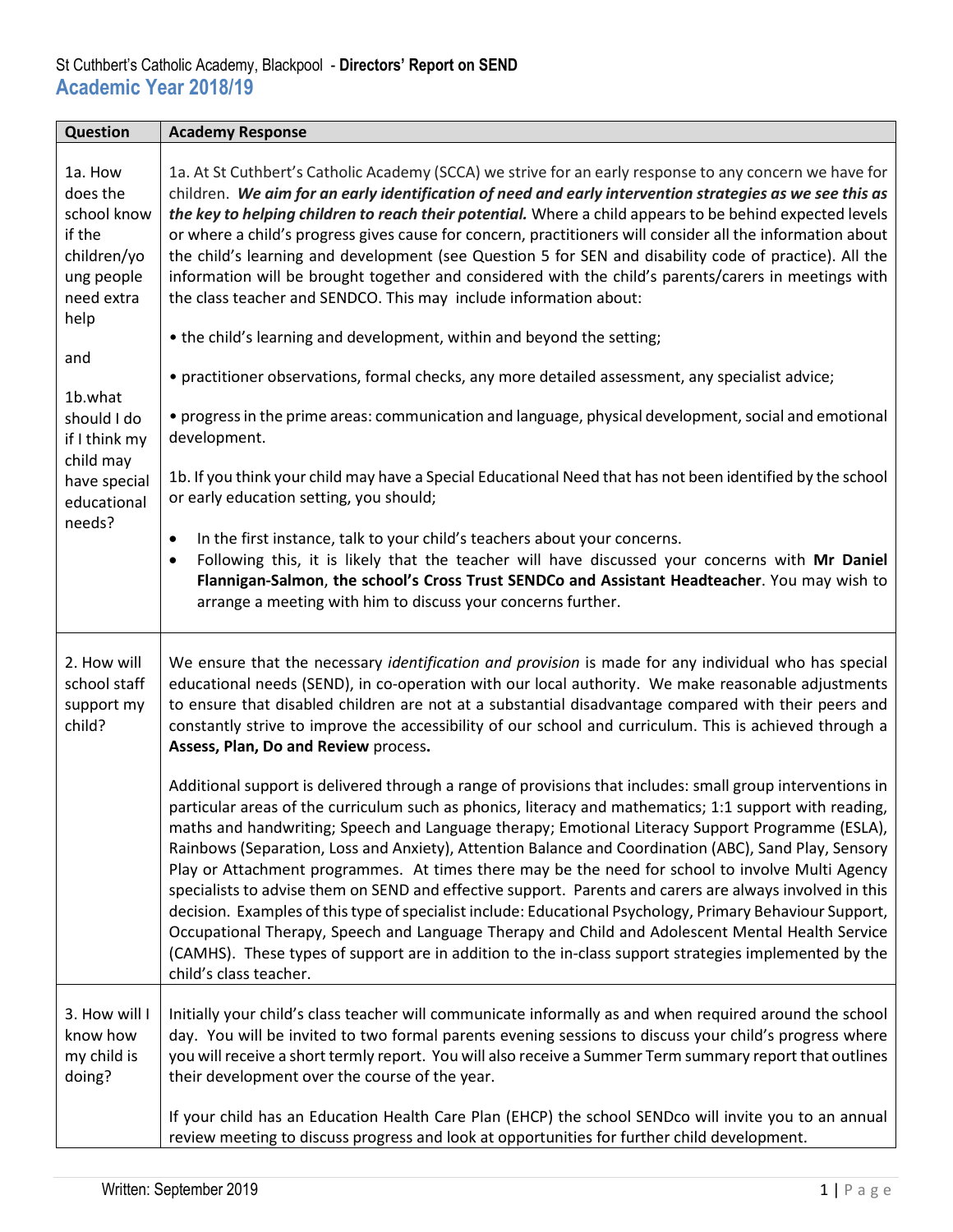|                                                                                                             | All children on the Special Educational Register follow our graduated Plan, Do, Review cycle; this at times<br>may involve parents and you may be invited to a review meeting to discuss your child's progress.                                                                                                                                                                                                                                                                                                                                                                                                                                                                                                           |
|-------------------------------------------------------------------------------------------------------------|---------------------------------------------------------------------------------------------------------------------------------------------------------------------------------------------------------------------------------------------------------------------------------------------------------------------------------------------------------------------------------------------------------------------------------------------------------------------------------------------------------------------------------------------------------------------------------------------------------------------------------------------------------------------------------------------------------------------------|
|                                                                                                             | The progress of pupils with SEND or disabilities is continuously monitored by the SENDCo and reported<br>to the Executive Headteacher. Analysis of this data, comparing progress with other pupil groups, is then<br>acted upon to ensure the needs of all pupils are being fully met.                                                                                                                                                                                                                                                                                                                                                                                                                                    |
| 4. How will<br>the learning<br>and<br>developmen<br>t provision<br>be matched<br>to my<br>child's<br>needs? | We strive to ensure that all pupils at St Cuthbert's Catholic Academy have full access to the curriculum.<br>Where a pupil has particular needs that make it difficult for him or her to participate fully in the<br>curriculum, a package of support (Access to Inclusion Map) and intervention strategies are agreed based<br>on an assessment of these needs. The impact of the strategies and support provided is reviewed for each<br>pupil with SEN or disabilities at least three times a year (termly) with the SENDCo and class teacher; to<br>which parents/carers and pupils may be invited. Should the child have an Educational Health Care Plan<br>these will be reviewed formally at least once a year.    |
| 5. What<br>support will<br>there be for<br>my Child's                                                       | This depends upon the nature of your child's needs and his/her difficulties with learning. Our education<br>provision will match the needs of the four broad areas of need as defined in the SEN Code of Practice<br>2014;                                                                                                                                                                                                                                                                                                                                                                                                                                                                                                |
| overall                                                                                                     | • communication and interaction;                                                                                                                                                                                                                                                                                                                                                                                                                                                                                                                                                                                                                                                                                          |
| wellbeing?                                                                                                  | • cognition and learning;                                                                                                                                                                                                                                                                                                                                                                                                                                                                                                                                                                                                                                                                                                 |
|                                                                                                             | · social, emotional and mental health;                                                                                                                                                                                                                                                                                                                                                                                                                                                                                                                                                                                                                                                                                    |
|                                                                                                             | • sensory and/or physical needs.                                                                                                                                                                                                                                                                                                                                                                                                                                                                                                                                                                                                                                                                                          |
|                                                                                                             | At St Cuthbert's Catholic Academy we have a 3 tiered approach to supporting a child's learning.                                                                                                                                                                                                                                                                                                                                                                                                                                                                                                                                                                                                                           |
|                                                                                                             | Tier 1: Universal. This is the quality first teaching your child will receive from her/his teachers and may<br>include some very minor adaptations to match learning needs.                                                                                                                                                                                                                                                                                                                                                                                                                                                                                                                                               |
|                                                                                                             | Tier 2: Targeted. It may be appropriate to consider making additional short term special educational<br>needs provision, to remove or reduce any obstacles to your child's learning. This takes the form of a<br>graduated four part approach of: a) assessing your child's need; b) planning the most effective and<br>appropriate intervention; c) providing this intervention; d) reviewing the impact on your child's progress<br>towards his/her individual learning outcomes. Specific targeted one to one or small group interventions<br>will be run outside of the school day to minimise disruption to the regular curriculum. You will be kept<br>informed of your child's progress towards learning outcomes. |
|                                                                                                             | Tier 3: Specialist. It may be necessary to seek specialist advice and regular long term support from a<br>specialist professional outside the school, in order to plan for the best possible learning outcomes for<br>your child. This may include educational psychology, speech and language therapy, occupational<br>therapy, sensory advisory teachers and/or the child development service. The school may need to<br>prioritise referrals to these services. However, for a very small number of students, access to these<br>specialists may be through an EHC Plan.                                                                                                                                               |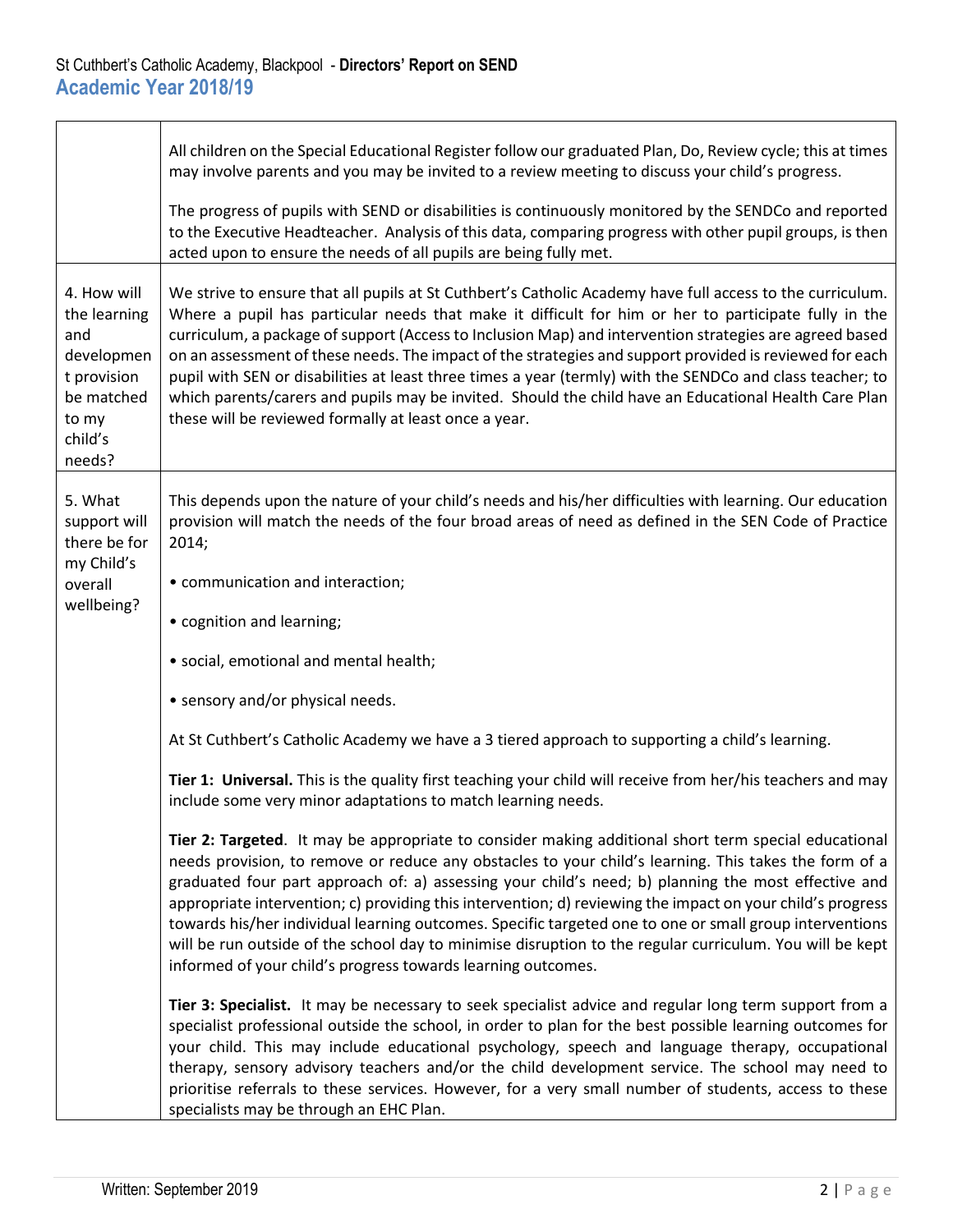| 6. What<br>training<br>have the<br>staff,<br>supporting<br>children and<br>young<br>people with<br>SEND, had<br>or are<br>having? | Our Specialist Support Assistants (SSA's) receive high quality training in all areas relevant to their role.<br>This includes, but is not limited to: learning difficulties, autistic spectrum disorders, attention deficit and<br>hyperactivity difficulties, motor skills, and interventions in reading, phonics, writing and maths. Some<br>support staff have developed areas of specialism such as Emotional Literacy Support Programme (ELSA),<br>Attention Balance and Coordination (ABC) and English as an Additional Language (EAL) provisions. Our<br>SENDCO is qualified to Level 6 in British Sign Language (BSL).                                                                                                                                                                                                                                                                                                                                                                                                                                                                                                                                                                                                                                                                                                           |
|-----------------------------------------------------------------------------------------------------------------------------------|------------------------------------------------------------------------------------------------------------------------------------------------------------------------------------------------------------------------------------------------------------------------------------------------------------------------------------------------------------------------------------------------------------------------------------------------------------------------------------------------------------------------------------------------------------------------------------------------------------------------------------------------------------------------------------------------------------------------------------------------------------------------------------------------------------------------------------------------------------------------------------------------------------------------------------------------------------------------------------------------------------------------------------------------------------------------------------------------------------------------------------------------------------------------------------------------------------------------------------------------------------------------------------------------------------------------------------------|
| 7. What<br>specialist<br>services and<br>expertise<br>are<br>available at<br>or accessed<br>by the<br>school?                     | We have access to many professionals outside the school environment. These services support us in<br>meeting the needs of our children. Services can include<br>Nursing service<br>Advisory teachers<br><b>Educational Psychologist</b><br>$\bullet$<br><b>Emotional Health and Well Being</b><br>Headstart                                                                                                                                                                                                                                                                                                                                                                                                                                                                                                                                                                                                                                                                                                                                                                                                                                                                                                                                                                                                                              |
| 8. How will<br>you help me<br>to support<br>my childs'<br>learning?                                                               | The class teacher or the SENDCO can offer practical advice and ideas of ways that you can help your child<br>at home.<br>The class teacher can provide a home/school communication book which your child will bring home<br>daily, so that comments from parents and the teacher can be shared.<br>If your child is on the Special Needs register they will have a Support Plan or be in a small support group<br>with specific targets. This will be discussed with you at a Parents' Evening. The targets set are SMART<br>(Specific, Measurable, Achievable, Realistic, Time scaled) targets, with the expectation that the child will<br>achieve the targets by the time it is reviewed.<br>If your child has complex special educational needs or a disability they may have a Statement of Special<br>Educational Need or an Education Health Care Plan (EHCP), which means that a formal meeting for<br>parents and teaching staff will take place annually to review your child's progress.<br>Recommendations from external agencies e.g. a speech and language therapist, will be shared with you<br>so that strategies can be implemented at home and school.<br>If a class teacher needs to discuss an issue with you, it will be done privately and confidentially and<br>strategies to support your child will be offered. |
| 9. How will I<br>be involved<br>in                                                                                                | We believe that your child's education should be a partnership between parents and teachers and<br>therefore we aim to communicate with you regularly. There are a number of ways you can be involved<br>in the discussions and planning of your child's education.                                                                                                                                                                                                                                                                                                                                                                                                                                                                                                                                                                                                                                                                                                                                                                                                                                                                                                                                                                                                                                                                      |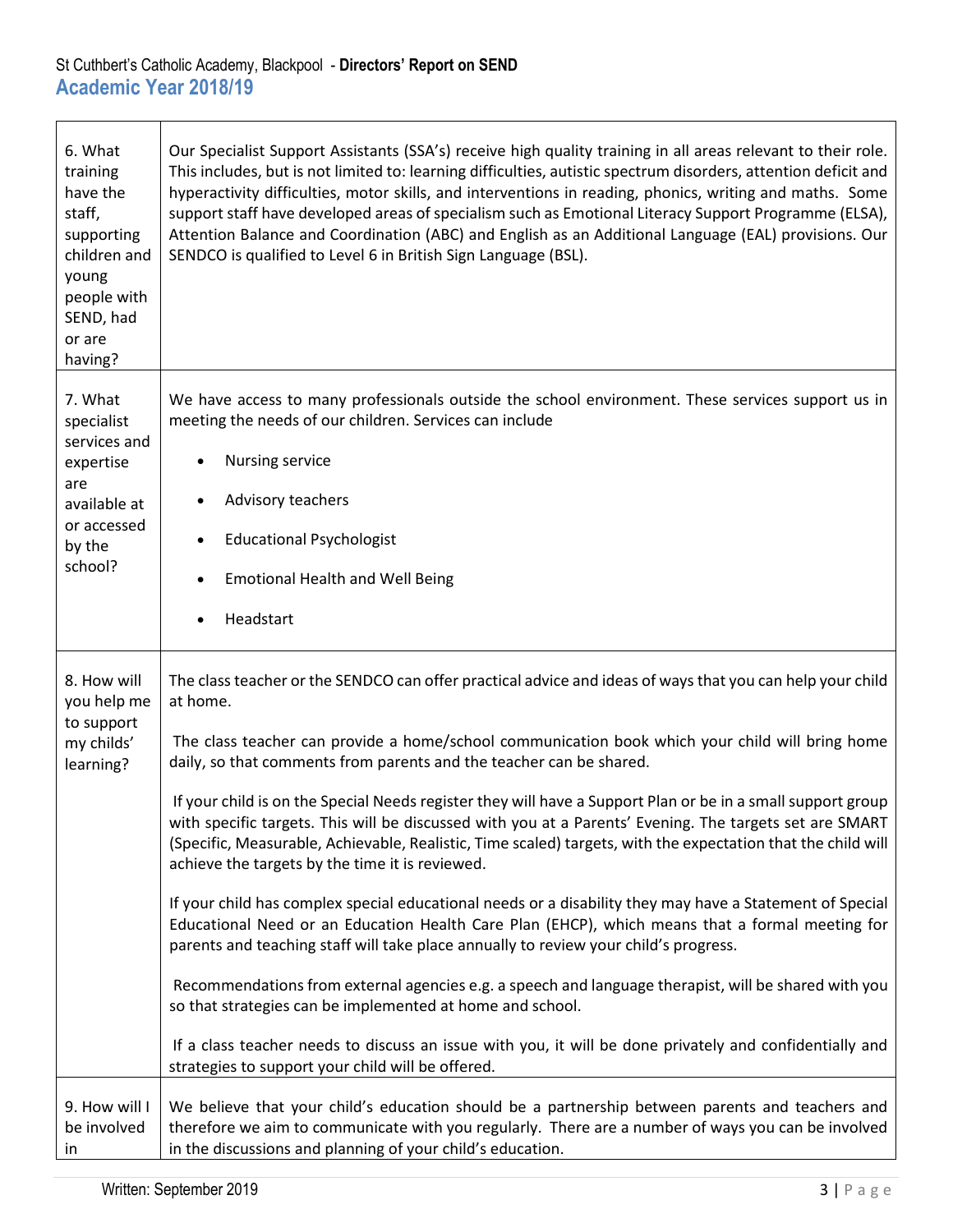| discussions<br>about and<br>planning for<br>my child's<br>education?                                                                                                        | You will be able to discuss your child's progress at parents' evenings.<br>You are welcome to discuss with your child's class teacher the targets on their Educational Support<br>$\bullet$<br>Plan and the assessment of their targets at the end of the term.<br>If your child has a Statement of Special Needs or Education Health Care Plan you will be invited to<br>$\bullet$<br>a meeting at least once a year to review your child's statement.                                                                                                                                                                                                                                                                                                                                                                                                                                                    |
|-----------------------------------------------------------------------------------------------------------------------------------------------------------------------------|------------------------------------------------------------------------------------------------------------------------------------------------------------------------------------------------------------------------------------------------------------------------------------------------------------------------------------------------------------------------------------------------------------------------------------------------------------------------------------------------------------------------------------------------------------------------------------------------------------------------------------------------------------------------------------------------------------------------------------------------------------------------------------------------------------------------------------------------------------------------------------------------------------|
| 10. How will<br>my child be<br>included in<br>activities<br>outside the<br>classroom                                                                                        | All children are included in all parts of the school curriculum and we aim for all children to be included<br>on school trips and choose visits that are accessible to all. We will provide the necessary support to<br>ensure that this is successful.<br>A risk assessment is carried out prior to any off site activity to ensure everyone's health and safety will<br>not be compromised. Where a child has additional needs this will be taken into account at this stage<br>and additional control measures put in place to enable them to participate fully. For children with                                                                                                                                                                                                                                                                                                                      |
| including<br>school<br>trips?                                                                                                                                               | significant needs they may require an individual risk assessment. We understand that including parents<br>to ensure that a child is able to take part in any trip or activity successfully may make both the parent<br>and child feel more at ease. We will talk to you about what will work best for your child.                                                                                                                                                                                                                                                                                                                                                                                                                                                                                                                                                                                          |
| <b>11. How</b><br>accessible is<br>the school<br>environmen<br>$t$ ?                                                                                                        | At St Cuthbert's Catholic Academy we provide equal access to all pupils and their parents and carers.<br>The site and buildings are on a single level and ramps in place, where appropriate, to enable easier access<br>to the building. A number of disabled toilets are available across the campus. As a school we review<br>provision on an annual basis and purchase additional resources to provide for individual access<br>requirements. Where appropriate specialist equipment may be provided for the pupils e.g. writing<br>slopes, concentration cushions, pencil grips, easy-to-use scissors, ICT equipment. The Academy's<br>reviewed<br>annually<br>be found<br>on the school website:<br>Accessibility<br>Plan<br>is<br>and<br>may<br>https://www.stcuthbertsacademy.co.uk/index.php?option=com_content&view=article&id=257&Itemid=334⟨=en                                                 |
| 12. Who can<br>I contact for<br>further<br>information<br>?                                                                                                                 | Parents who think that their child may have special educational needs, or have concerns about any<br>aspect of their child's provision and/or progress are encouraged, in the first instance they should talk to<br>their child's teacher and/or the SENDCO Mr Daniel Flannigan-Salmon on: 01253 403232                                                                                                                                                                                                                                                                                                                                                                                                                                                                                                                                                                                                    |
| 13. How will<br>the school<br>prepare and<br>support my<br>child to join<br>the school,<br>transfer to a<br>new school<br>or the next<br>stage of<br>education<br>and life? | We always do our best to support pupils in moving from class to class across the school, as well as any<br>pupils who join or leave us through effective transition programmes. Before joining our school we<br>encourage all new children to visit for a tour of the school and engage in a number of taster sessions.<br>Class Teachers, Senior Leaders and our school SENDCo liaise closely with feeder nurseries and secondary<br>school colleagues to gain all relevant information needed to ensure a smooth transition. Where<br>appropriate, extra sessions are arranged, prior to starting, including Nurture Group visits, photo books<br>and social stories are also used where appropriate. Children progressing onto secondary school receive<br>a tailored transition programme to suit them and their new school. Liaisons are made between both<br>SENDCO's to ensure a smooth transition. |
| 14. How are<br>the school's                                                                                                                                                 | The school's SEN budget is allocated each financial year. The money is used to provide additional<br>support, interventions or resources dependant on an individuals need. The additional provision may be                                                                                                                                                                                                                                                                                                                                                                                                                                                                                                                                                                                                                                                                                                 |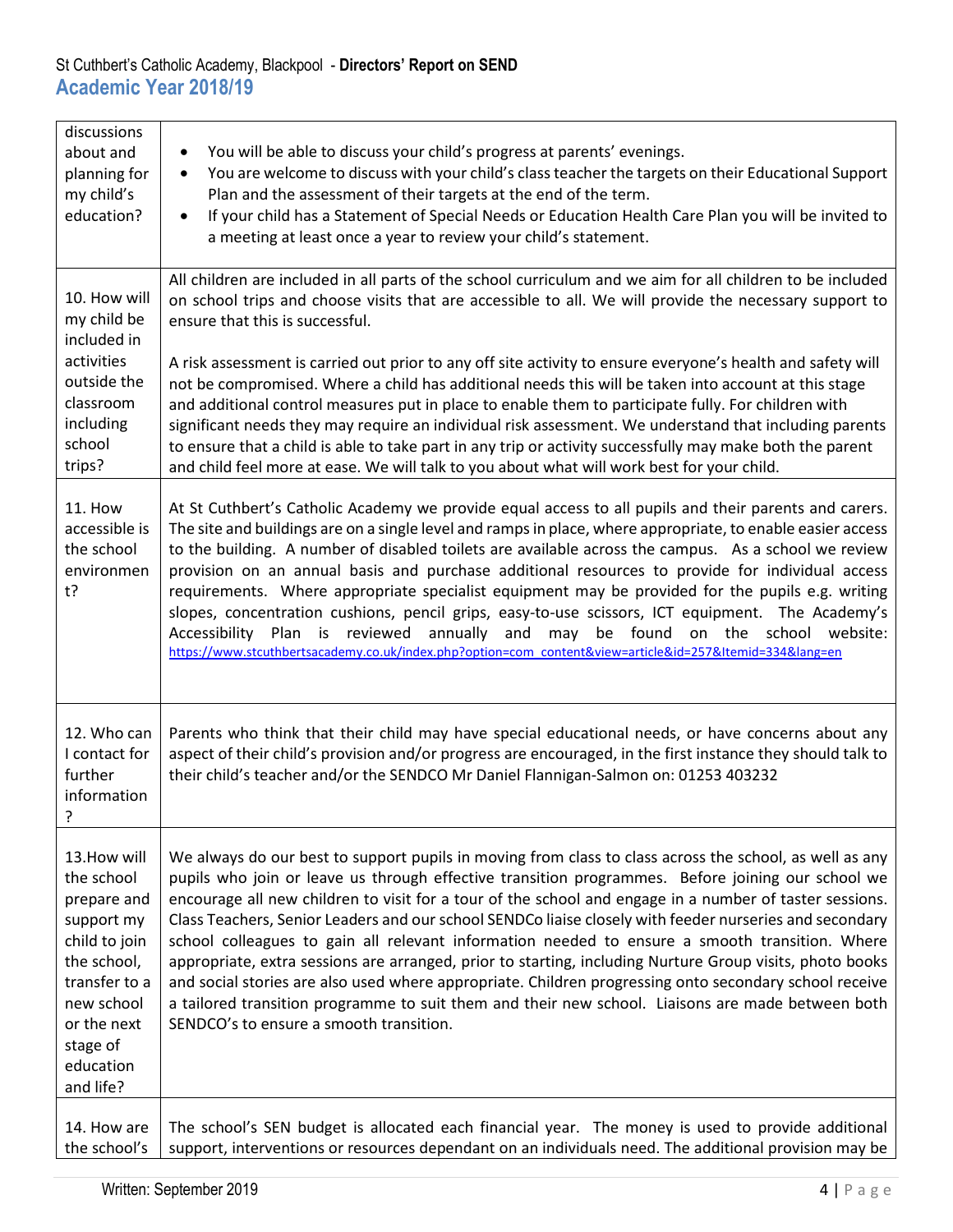| resources                                                                                    | allocated after discussions with the class teacher at the child's progress meeting or if concerns are raised                                                                                                                                                                                                                                                                                                                                                                                                        |
|----------------------------------------------------------------------------------------------|---------------------------------------------------------------------------------------------------------------------------------------------------------------------------------------------------------------------------------------------------------------------------------------------------------------------------------------------------------------------------------------------------------------------------------------------------------------------------------------------------------------------|
| allocated                                                                                    | by them or the parent at any other time during the year. Resources may include the deployment of staff                                                                                                                                                                                                                                                                                                                                                                                                              |
| and                                                                                          | depending on individual circumstances.                                                                                                                                                                                                                                                                                                                                                                                                                                                                              |
| matched to                                                                                   |                                                                                                                                                                                                                                                                                                                                                                                                                                                                                                                     |
| children's                                                                                   |                                                                                                                                                                                                                                                                                                                                                                                                                                                                                                                     |
| special                                                                                      |                                                                                                                                                                                                                                                                                                                                                                                                                                                                                                                     |
| educational                                                                                  |                                                                                                                                                                                                                                                                                                                                                                                                                                                                                                                     |
| needs?                                                                                       |                                                                                                                                                                                                                                                                                                                                                                                                                                                                                                                     |
| 15. How is<br>the decision<br>made about<br>how much<br>support my<br>child will<br>receive? | The SENDCo will co-ordinate and prioritise provision according to the needs of all the children in the<br>school. All interventions are time limited and are reviewed and monitored to ensure that they are the<br>appropriate provision for that particular child and that they are impacting on progress. Class teachers<br>will make a recommendation to the SENDCo for specific support. It is our aim to develop the<br>independence of all pupils and no child will receive full-time support from one adult. |
| 16.<br>Admission<br>and access                                                               | St Cuthbert's Catholic Academy welcomes all children from Catholic and non-Catholic parents who would<br>like their children educated within the aims and ethos of the Catholic Academy.                                                                                                                                                                                                                                                                                                                            |
| for disabled<br>students.                                                                    | Pupils with special educational needs will be admitted according to the Academy's admission<br>$\bullet$<br>policy. A copy of the policy is published on the Academy's website for the next school academic<br>year intake: http://www.bebcmat.co.uk/bebcmat/index.php/admissions-policies                                                                                                                                                                                                                          |
|                                                                                              | Pupils with an Education Health Care Plans naming the Academy will be admitted before the<br>application of the oversubscription criteria, as required by law.                                                                                                                                                                                                                                                                                                                                                      |
|                                                                                              | The school uses induction meetings to work closely with parents to ascertain whether a child<br>has been identified as having, or possibly having, special educational needs. Information on<br>children is gathered from previous nurseries/schools to ensure continuity and progression.                                                                                                                                                                                                                          |
| 17. Where<br>can I find                                                                      | The Academy is guided in all its provision by the BEBCMAT Equality Policy and Objectives which are<br>published at:                                                                                                                                                                                                                                                                                                                                                                                                 |
| out about                                                                                    | https://www.stcuthbertsacademy.co.uk/index.php?option=com_dropfiles&view=frontlist&catid[0]=34                                                                                                                                                                                                                                                                                                                                                                                                                      |
| the local                                                                                    | &Itemid=470⟨=en                                                                                                                                                                                                                                                                                                                                                                                                                                                                                                     |
| authority's                                                                                  |                                                                                                                                                                                                                                                                                                                                                                                                                                                                                                                     |
| local offer                                                                                  | For more detail on the Academy's provision for children with SEN and disabilities, see the Academy's<br>SEND offer at:                                                                                                                                                                                                                                                                                                                                                                                              |
| of services<br>and                                                                           | http://www.sccacademy.co.uk/index.php?option=com_content&view=article&id=257&Itemid=334⟨=en                                                                                                                                                                                                                                                                                                                                                                                                                         |
| provision                                                                                    |                                                                                                                                                                                                                                                                                                                                                                                                                                                                                                                     |
| for children                                                                                 |                                                                                                                                                                                                                                                                                                                                                                                                                                                                                                                     |
| and young                                                                                    |                                                                                                                                                                                                                                                                                                                                                                                                                                                                                                                     |
| people with                                                                                  |                                                                                                                                                                                                                                                                                                                                                                                                                                                                                                                     |
| SEN?                                                                                         |                                                                                                                                                                                                                                                                                                                                                                                                                                                                                                                     |
|                                                                                              |                                                                                                                                                                                                                                                                                                                                                                                                                                                                                                                     |

## **General SEND Information Overview**

## **Key performance indicators for SEND students 2018/19**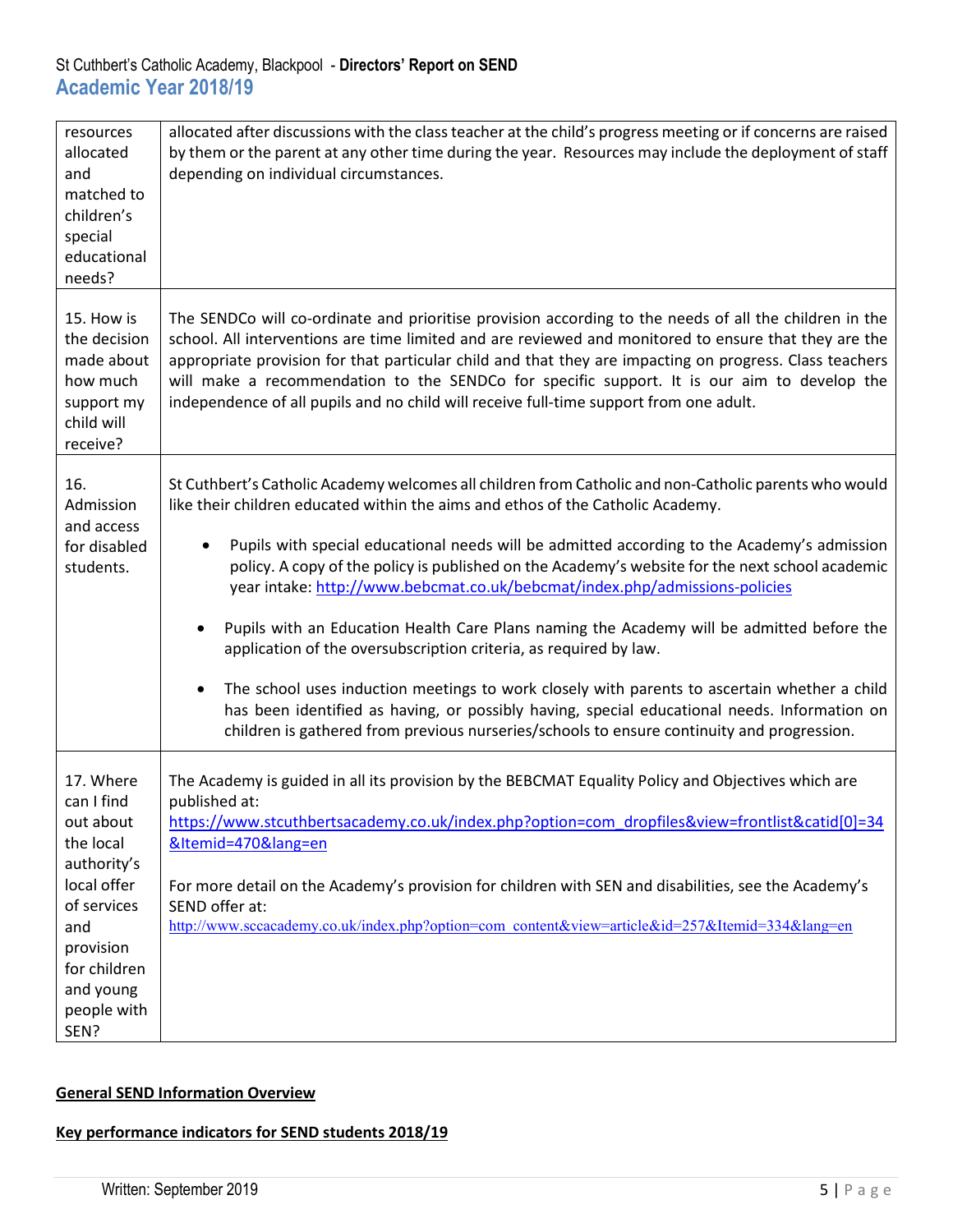| <b>SEN Status at</b> | <b>Education Health</b> | <b>SEN</b> |
|----------------------|-------------------------|------------|
| <b>July 2018</b>     | Care Plan               |            |
| Number of Pupils     |                         | 19         |

| Year Group<br><b>July 2018</b>             |  |   |  |  |  |
|--------------------------------------------|--|---|--|--|--|
| Number of Pupils on<br><b>SEN Register</b> |  | 2 |  |  |  |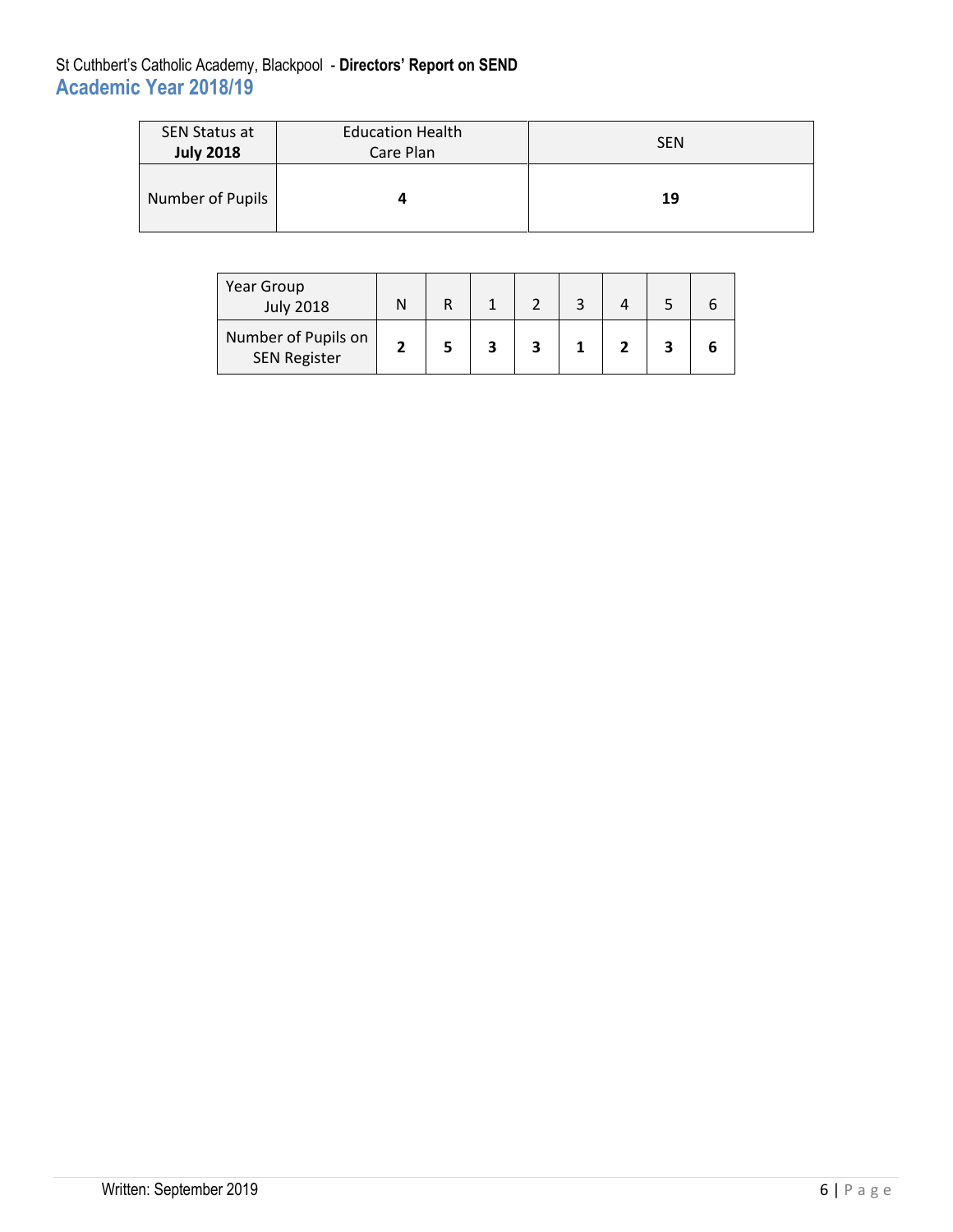| Year Group<br><b>July 2019</b>             | Ν | R |   |  |   |   |  |
|--------------------------------------------|---|---|---|--|---|---|--|
| Number of Pupils on<br><b>SEN Register</b> |   |   | 3 |  | 2 | 7 |  |
| Number of pupils<br>with EHCP              |   |   |   |  |   |   |  |

#### **Appendix 2 – Specific Data Related to specific SEND Pupils – CONFIDENTIAL**

#### **NOTE: Education Health Care Plan**

- Year R Educational Health Care Plan Down Syndrome
- Year 2 Educational Health Care plan Developmental Delay and SALT
- Year 5 Educational Health Care Plan Global Development Delay and Cerebral Palsy
- Year 6 Educational Health Care Plan ASD [Asperger]

The tables and analysis below show the end of year performance in each **Statutory Assessed Year Group, EYFS, 2 and 6.** The data shows the number of children and percentile split in areas of Reading, Writing and Maths.

#### **Early Years Foundation Stage**

|                                          | <b>EYFS</b><br><b>GLOD</b> |  | Yes     | No                                   |  |  |  |
|------------------------------------------|----------------------------|--|---------|--------------------------------------|--|--|--|
|                                          |                            |  | 40% [2] | 60% [3]                              |  |  |  |
|                                          |                            |  |         |                                      |  |  |  |
| Key                                      |                            |  |         |                                      |  |  |  |
| Good level of Development<br><b>GLOD</b> |                            |  |         |                                      |  |  |  |
| For children to achieve a GLOD they      |                            |  |         |                                      |  |  |  |
|                                          |                            |  |         | need to be at Expected in all of the |  |  |  |
|                                          |                            |  |         |                                      |  |  |  |

following areas: PSED, Communication & Language, Physical Development, Reading & writing, Number, Space, Shape & Measure.

Within early years there is a 40/60 split of Good level of Development [GLOD]. The two children that achieved have had clear interventions related to their speech and language [SALT] need. This has involved full commitment from our SALT team; cross link involvement with our English as Additional Language [EAL] team and parental engagement through a Plan, Do and Review cycle.

The three children who did not achieve their GLODs have very specific needs including an Educational Health Care Plan [EHCP]; EAL and language development concerns linked to a poor pastoral background. With these needs in mind best efforts have been made to monitor progress and offer appropriate support but achievements the children made where not quite GLOD standard; although something we still celebrate however small.